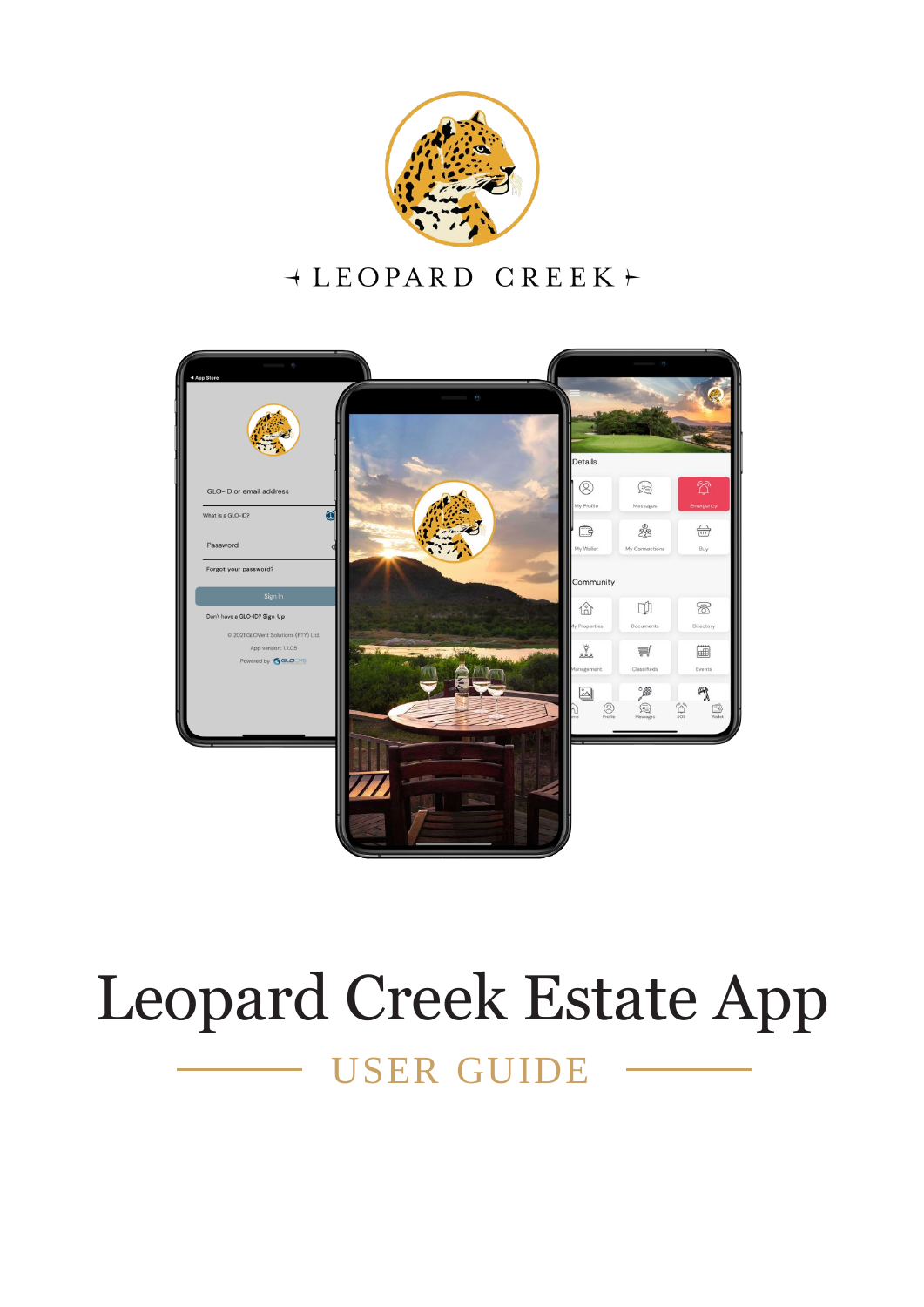# Contents

#### **THE DOCUMENT CONTAINS EXPLANATIONSIONS ON THE FOLLOWING TOPICS WITHIN THE LEOPARD CREEK ESTATE MEMBER APP:**

| 01   Download the Leopard Creek Estate App       | page 1   |
|--------------------------------------------------|----------|
| 02   Create an Account                           | page 1-4 |
| 03   How to verify your account at a later stage | page 4-5 |
| 04 Joining the Leopard Creek community           | page 5-6 |
| How to accept an invitation                      | page 6   |
| How to request to join Leopard Creek Estate      | page 6   |
| 05   Classifieds T&C's                           | page 6   |

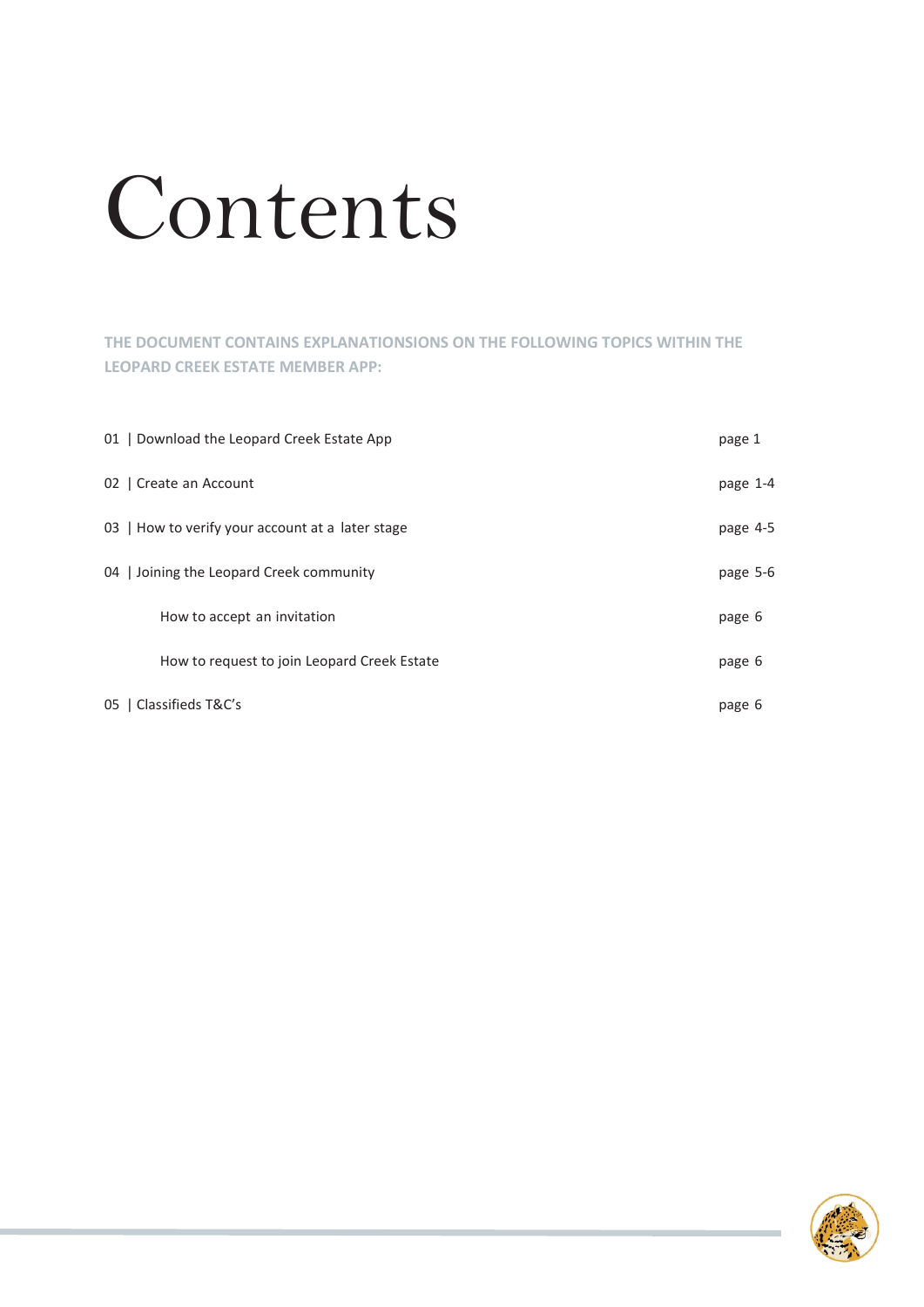#### **01 | D O W N L O A D T H E L E O P A R D C R E E K E S T A T E A P P**

The Leopard Creek Estate App is available in the App Store, Play Store and AppGallery which means it is supported on iOS, Android, and Huawei devices.

- Go to either your App Store, Play Store or AppGallery
- Search for Leopard Creek Estate
- Download the App
- The App is installed to your device and ready to use

The app is free to use.

#### **02 | C R E ATE AN A C C O U N T**

Each user that signs up to the Leopard Creek Estate App creates their very own GLO-ID which will be used to connect with other users and communities. Users will therefore only need to keep one profile updated and that profile can be synced through to various communities and other users.

• Open the **Leopard Creek Estate App**

• On the Sign In screen, click on **Sign Up**



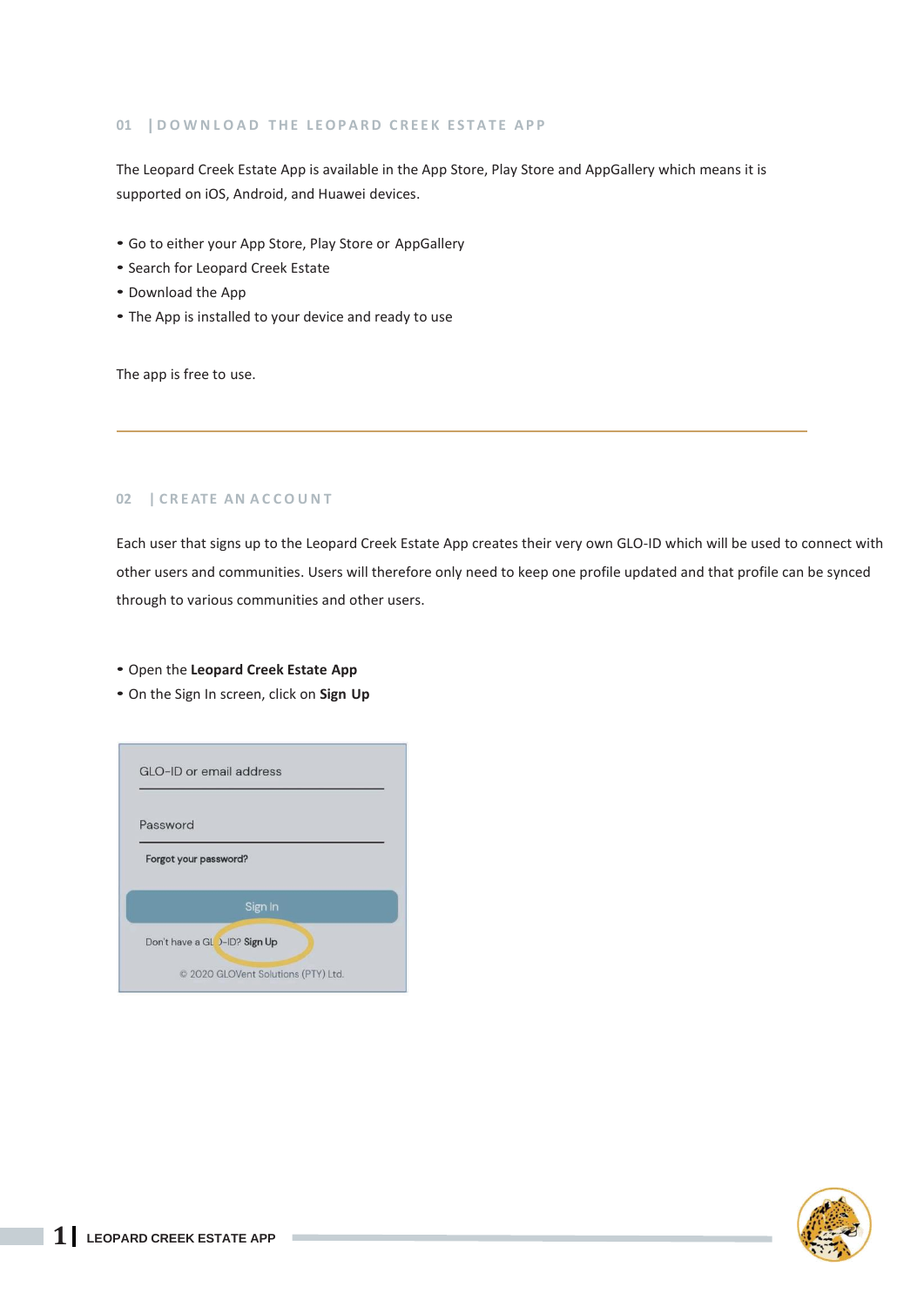#### • Fill in all the fields:

#### o **GLO-ID**

Create your own GLO-ID that is unique to you, it should be between 8 and 30 characters in length and can contain alpha-numeric characters, but no special characters are allowed eg. NameSurname2020

| $GLO$ -ID <sup>*</sup> |                                            |
|------------------------|--------------------------------------------|
| Fmail*                 |                                            |
|                        | Mobile Number                              |
| number?                | Do you have a non-South African phone<br>G |
|                        | First Name*                                |
|                        | Surname <sup>*</sup>                       |
|                        | Password *                                 |
|                        | Confirm Password *                         |
|                        | Accept terms and conditions to<br>continue |
|                        | Sign Up                                    |
|                        | Already have a GLO-ID? Sign in here        |
|                        | © 2020 GLOVent Solutions (PTY) Ltd.        |
|                        | App version: 1.1.4                         |

o **Email Address** Fill in your preferred email address

o **Mobile Number** Fill in your Mobile Number

#### o **First Name** Fill in your Name

o **Surname** Fill in your Surname

#### o **Password**

Create your password, it should be more than 8 characters, must contain a capital letter and can contain alpha-numeric and special characters. eg. G34uqnf@87

#### o **Confirm your password** Type your password again to confirm it.

Once all fields have been completed you need to Agree to the Terms and Conditions (You can also view the terms and conditions by clicking [here\)](https://www.glovent.net/disclaimers-privacy)



Sign Up

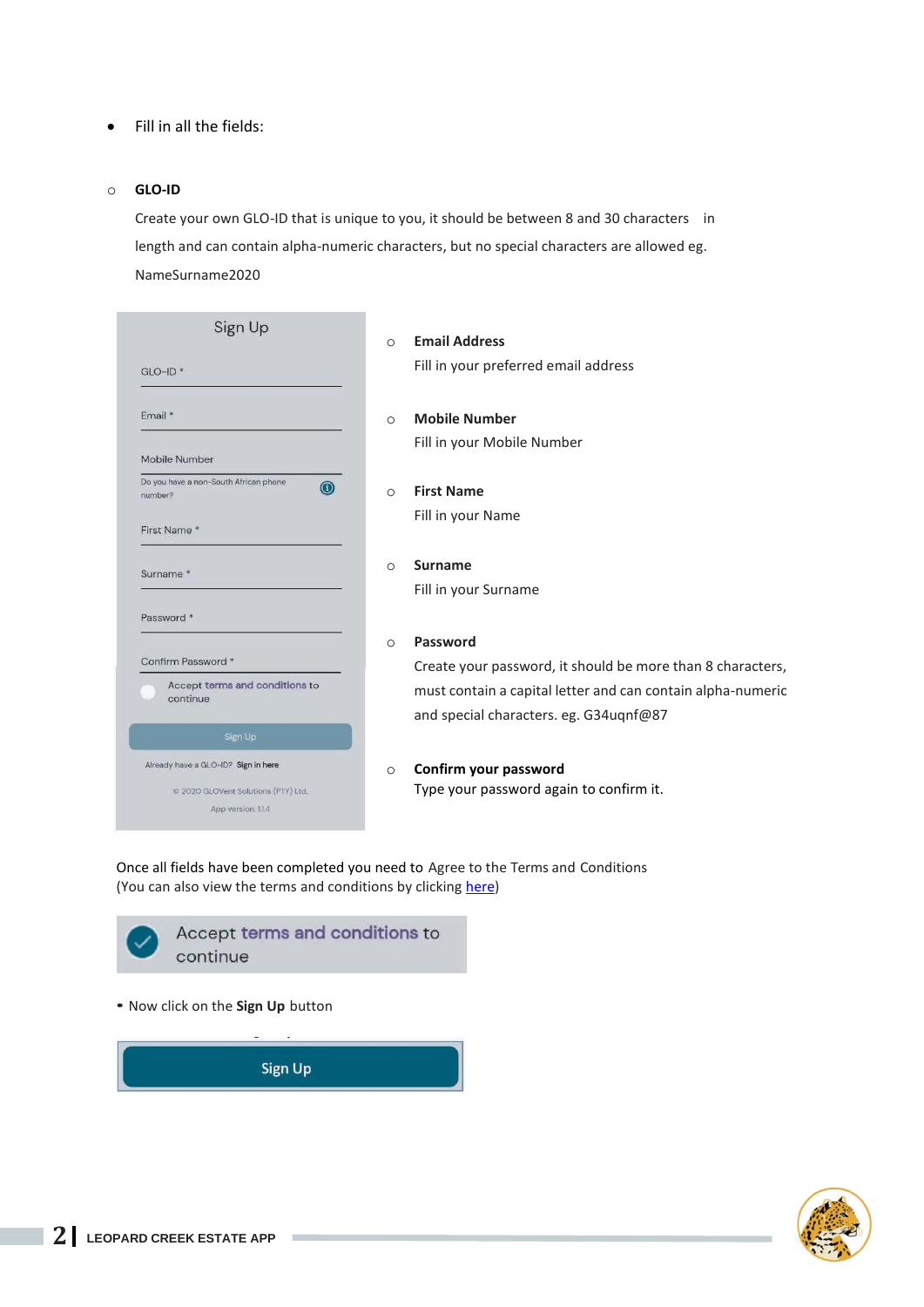• You will be prompted to the **Confirm your details** page where you can confirm if your details are correct



• If you are happy that the information that you have entered is accurate, proceed by clicking on the **Submit** button.



• Should you have made a spelling error and the details are not accurate, go back by clicking on the **Make Changes button** and make the necessary changes.



• Once you have clicked on the **Submit** button you will be directed to a **Confirmation page**.

• Here you will need to enter the verification code which has been sent to you via SMS. (Please note you will receive the verification code via Email should you not have completed the Mobile Number field on the Create an Account page)

The SMS you should receive will look like this



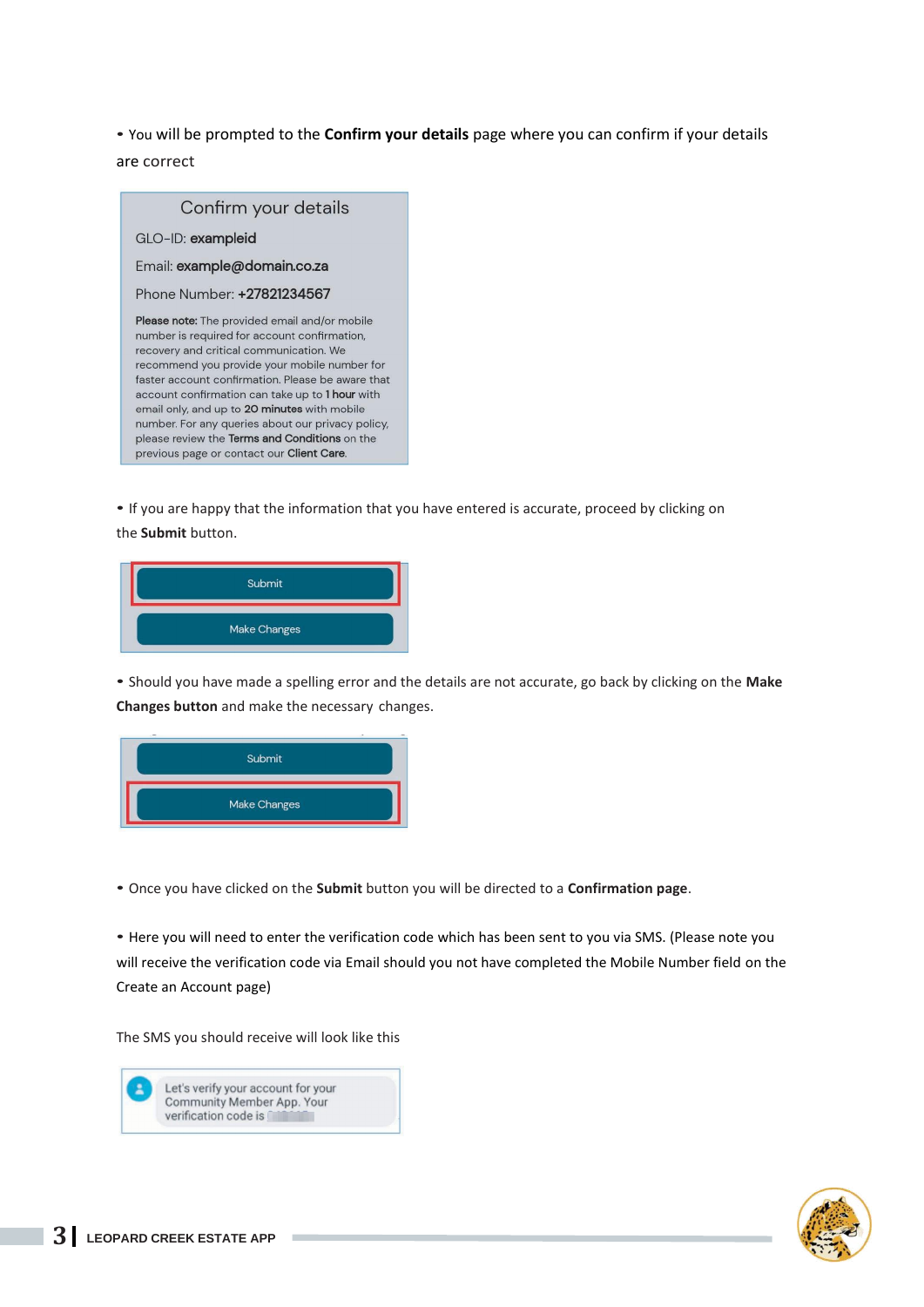#### • Enter the code in the **Confirmation Code** field



• Then click on the **Submit** button.

• You will be directed to the **Sign In** screen. Go ahead and sign in with your GLO-ID or Email address and your password.

#### **03 | HOW TO V E R I F Y Y O U R A C COU N T AT A LAT E R STA GE**

For any reason whilst you were busy creating your GLO-ID account and could not confirm your account with the confirmation code, you can follow the steps set out below.

- Open the Leopard Creek EstateApp
- On the Sign In screen type in your GLO-ID and password

|          | GLO-ID or email address |  |
|----------|-------------------------|--|
| Password |                         |  |
|          | Forgot your password?   |  |
|          | Sign In                 |  |

- Then click on the **Sign In** button
- You will be directed to the **Confirmation Page**

| $GLO-HD$  |                                 |  |
|-----------|---------------------------------|--|
| exampleid |                                 |  |
|           |                                 |  |
|           | <b>Confirmation Code</b>        |  |
|           | <b>Resend Confirmation Code</b> |  |

• Now click on Resend Confirmation Code at the bottom of the page

**Resend Confirmation Code** 

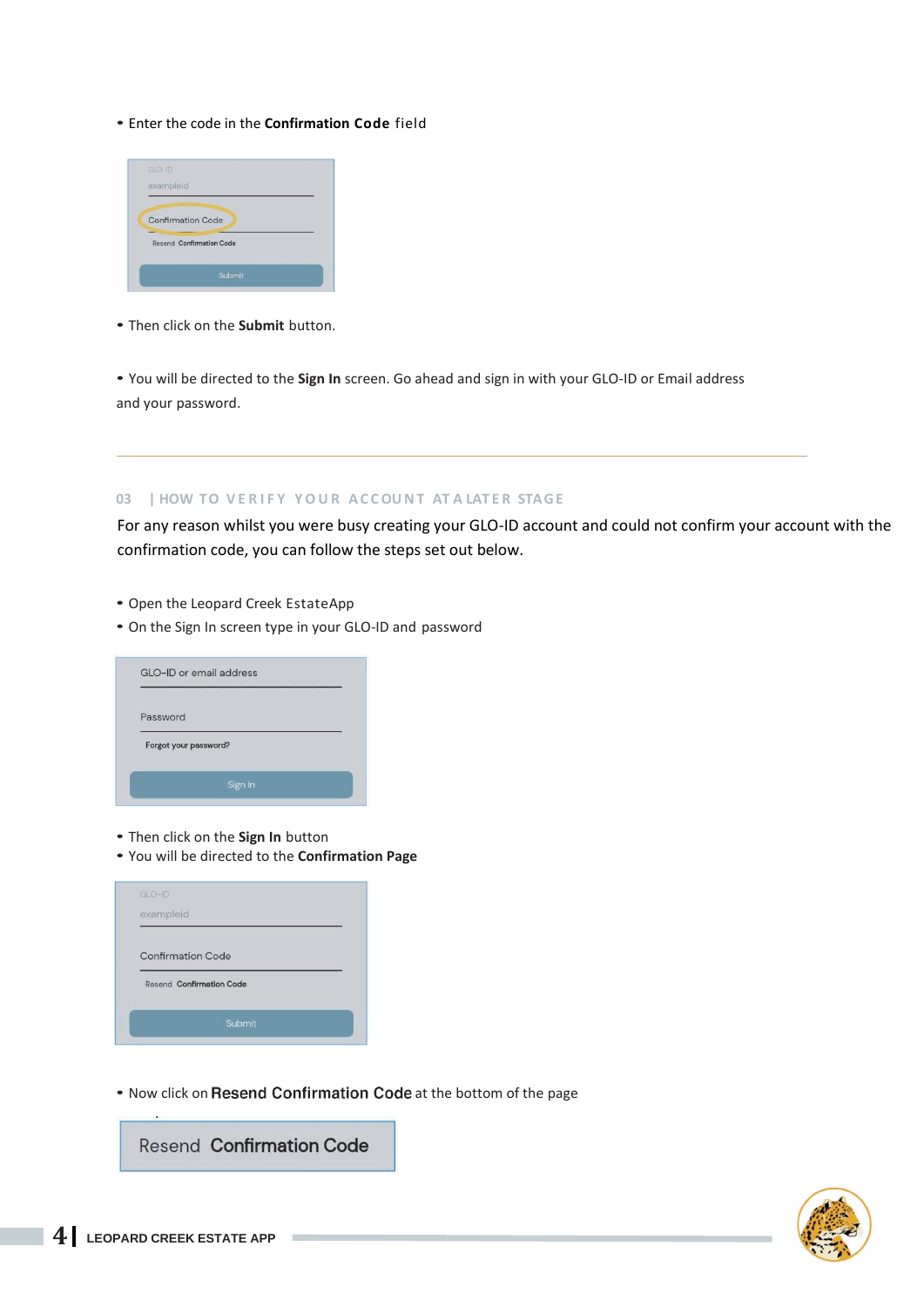• The confirmation code will be sent to you via SMS.

*(Please note you will receive the verification code via Email should you not have completed the Mobile Number field on the Sign Up page)*

• Enter the code in the Confirmation Code field

| $GLO$ -ID                       |  |
|---------------------------------|--|
| exampleid                       |  |
|                                 |  |
| <b>Confirmation Code</b>        |  |
| <b>Resend Confirmation Code</b> |  |
|                                 |  |
|                                 |  |

• Then click on the **Submit** button.

• You will be directed to the Sign In screen. Go ahead and sign in with your **GLO-ID or Email address**  and your **password.**

#### **04 | J O I N I N G T H E L E O P A R D C R E E K C O M M U N I T Y**

#### **How to accept an invitation:**

- **Sign into** the Leopard Creek Estate App
- Under the Invites heading you will view your invitation from the community

| Invites          |                          |  |
|------------------|--------------------------|--|
| Leopard<br>Creek | 03 Nov 2020<br>$16 - 59$ |  |

- Click on the **green** checkmark to **accept** the invite Or click on the red cross to reject the invite
- A popup notification will appear confirming that your profile has been linked successfully.



• You will be directed to the Homepage of the app.